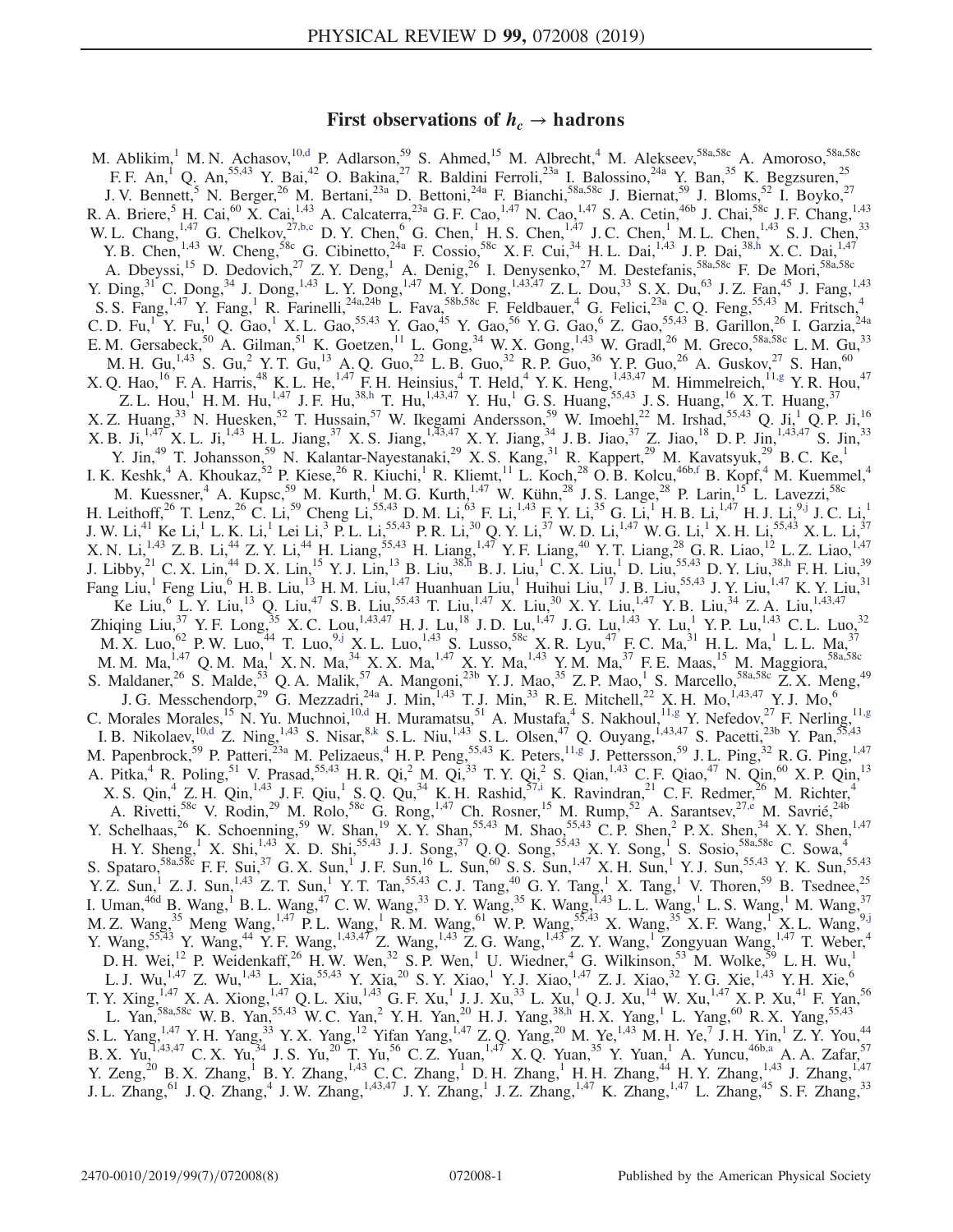T. J. Zhang,<sup>38[,h](#page-2-2)</sup> X. Y. Zhang,<sup>37</sup> Y. Zhang,<sup>55,43</sup> Y. H. Zhang,<sup>1,43</sup> Y. T. Zhang,<sup>55,43</sup> Yang Zhang,<sup>1</sup> Yao Zhang,<sup>1</sup> Yi Zhang,<sup>[9,j](#page-2-5)</sup> Yu Zhang,<sup>47</sup> Z. H. Zhang,<sup>6</sup> Z. P. Zhang,<sup>55</sup> Z. Y. Zhang,<sup>60</sup> G. Zhao,<sup>1</sup> J. W. Zhao,<sup>1,43</sup> J. Y. Zhao,<sup>1,47</sup> J. Z. Zhao,<sup>1,43</sup> Lei Zhao,<sup>55,43</sup> Ling Zhao,<sup>1</sup> M. G. Zhao,<sup>34</sup> Q. Zhao,<sup>1</sup> S. J. Zhao,<sup>63</sup> T. C. Zhao,<sup>1</sup> Y. B. Zhao,<sup>1,43</sup> Z. G. Zhao,<sup>55,43</sup> A. Zhemchugov,<sup>2[7,b](#page-2-1)</sup> B. Zheng,<sup>56</sup> J. P. Zheng,<sup>1,43</sup> Y. Zheng,<sup>35</sup> Y. H. Zheng,<sup>47</sup> B. Zhong,<sup>32</sup> L. Zhou,<sup>1,43</sup> L. P. Zhou,<sup>1,47</sup> Q. Zhou,<sup>1,47</sup> X. Zhou,<sup>60</sup> X. K. Zhou,<sup>47</sup> X. R. Zhou,<sup>55,43</sup> Xiaoyu Zhou,<sup>20</sup> Xu Zhou,<sup>20</sup> A. N. Zhu,<sup>1,47</sup> J. Zhu,<sup>34</sup> J. Zhu,<sup>44</sup> K. Zhu,<sup>1</sup> K. J. Zhu,<sup>1,43,47</sup> S. H. Zhu,<sup>54</sup> W. J. Zhu,<sup>34</sup> X. L. Zhu,<sup>45</sup> Y. C. Zhu,<sup>55,43</sup> Y. S. Zhu,<sup>1,47</sup> Z. A. Zhu,<sup>1,47</sup> J. Zhuang,<sup>1,43</sup>  $B. S. Zou<sup>1</sup>$  and J. H. Zou<sup>1</sup>

(BESIII Collaboration)

<sup>1</sup>Institute of High Energy Physics, Beijing 100049, People's Republic of China  $\frac{2 \text{Poibana}}{2}$ 

 $^2$ Beihang University, Beijing 100191, People's Republic of China

 ${}^{3}$ Beijing Institute of Petrochemical Technology, Beijing 102617, People's Republic of China

 $B$ ochum Ruhr-University, D-44780 Bochum, Germany

 ${}^{5}$ Carnegie Mellon University, Pittsburgh, Pennsylvania 15213, USA

 ${}^{6}$ Central China Normal University, Wuhan 430079, People's Republic of China

China Center of Advanced Science and Technology, Beijing 100190, People's Republic of China <sup>8</sup>

<sup>8</sup>COMSATS University Islamabad, Lahore Campus,

Defence Road, Off Raiwind Road, 54000 Lahore, Pakistan <sup>9</sup>Fudan University, Shanghai 200443, People's Republic of China

<sup>10</sup>G.I. Budker Institute of Nuclear Physics SB RAS (BINP), Novosibirsk 630090, Russia <sup>11</sup>GSI Helmholtzcentre for Heavy Ion Research GmbH, D-64291 Darmstadt, Germany

<sup>11</sup>GSI Helmholtzcentre for Heavy Ion Research GmbH, D-64291 Darmstadt, Germany<br><sup>12</sup>Guangxi Normal University, Guilin 541004, People's Republic of China<br><sup>13</sup>Guangxi University, Nanning 530004, People's Republic of China<br><sup></sup>

 $^{23a}$ INFN Laboratori Nazionali di Frascati, I-00044, Frascati, Italy<br> $^{23b}$ INFN and University of Perugia, I-06100, Perugia, Italy

 $\frac{^{24a}NFN}{^{24b}University}$  of Ferrara, I-44122, Ferrara, Italy<br> $\frac{^{24b}V}{^{24b}University}$  of Ferrara, I-44122, Ferrara, Italy

<sup>25</sup>Institute of Physics and Technology, Peace Ave. 54B, Ulaanbaatar 13330, Mongolia<br><sup>26</sup>Johannes Gutenberg University of Mainz, Johann-Joachim-Becher-Weg 45, D-55099 Mainz, Germany<br><sup>27</sup>Joint Institute for Nuclear Researc

Heinrich-Buff-Ring 16, D-35392 Giessen, Germany<br>
<sup>29</sup>KVI-CART, University of Groningen, NL-9747 AA Groningen, The Netherlands<br>
<sup>31</sup>Liaoning University, Lanzhou 730000, People's Republic of China<br>
<sup>31</sup>Liaoning University, S

Beijing 100049, Hefei 230026, People's Republic of China<br><sup>44</sup>Sun Yat-Sen University, Guangzhou 510275, People's Republic of China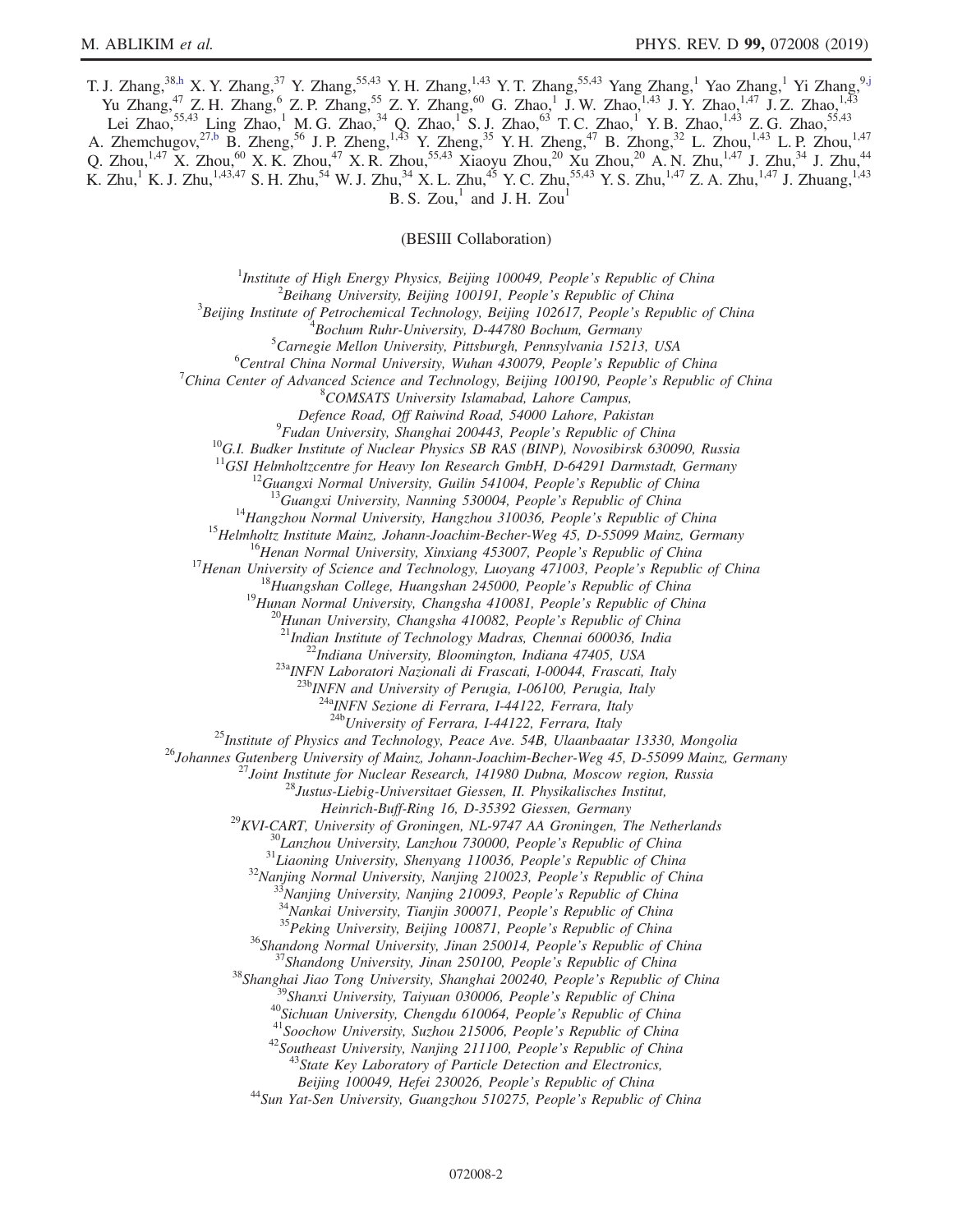<sup>45</sup>Tsinghua University, Beijing 100084, People's Republic of China<br><sup>465</sup>Ankara University, 06100 Tandogan, Ankara, Turkey<br><sup>466</sup>Istanbul Bilgi University, 4600 Eyup, Istanbul, Turkey<br><sup>466</sup>Istanbul Silgi University, 16059

<sup>60</sup>Wuhan University, Wuhan 430072, People's Republic of China<br><sup>61</sup>Xinyang Normal University, Xinyang 464000, People's Republic of China<br><sup>62</sup>Zhejiang University, Hangzhou 310027, People's Republic of China<br><sup>63</sup>Zhengzhou U

(Received 31 October 2018; revised manuscript received 26 February 2019; published 24 April 2019)

Based on  $(4.48 \pm 0.03) \times 10^8 \text{ }\psi(3686)$  events, collected with the BESIII detector at the BEPCII storage ring, five  $h_c$  hadronic decays are searched for via the process  $\psi(3686) \rightarrow \pi^0 h_c$ . Three of them,  $h_c \to p\bar{p}\pi^+\pi^-$ ,  $\pi^+\pi^-\pi^0$ , and  $2(\pi^+\pi^-)\pi^0$ , are observed for the first time with significances of 7.4 $\sigma$ , 4.6 $\sigma$ , and 9.1 $\sigma$ , and their branching fractions are determined to be  $(2.89 \pm 0.32 \pm 0.55) \times 10^{-3}$ ,  $(1.60 \pm 0.40 \pm 0.32) \times 10^{-3}$ , and  $(7.44 \pm 0.94 \pm 1.52) \times 10^{-3}$ , respectively, where the first uncertainties are statistical and the second systematic. No significant signal is observed for the other two decay modes, and the corresponding upper limits of the branching fractions are determined to be  $\mathcal{B}(h_c \to 3(\pi^+\pi^-)\pi^0) < 8.7 \times 10^{-3}$  and  $\mathcal{B}(h_c \to K^+K^-\pi^+\pi^-) < 5.8 \times 10^{-3}$ 10<sup>−</sup><sup>4</sup> at the 90% confidence level.

DOI: [10.1103/PhysRevD.99.072008](https://doi.org/10.1103/PhysRevD.99.072008)

c Also at the Functional Electronics Laboratory, Tomsk State University, Tomsk, 634050, Russia

<span id="page-2-0"></span><sup>[d](#page-0-2)</sup>Also at the Novosibirsk State University, Novosibirsk, 630090, Russia

<span id="page-2-8"></span><sup>[e](#page-0-3)</sup> Also at the NRC "Kurchatov Institute", PNPI, 188300, Gatchina, Russia

<span id="page-2-6"></span>Also at Harvard University, Department of Physics, Cambridge, MA, 02138, USA

Published by the American Physical Society under the terms of the [Creative Commons Attribution 4.0 International](https://creativecommons.org/licenses/by/4.0/) license. Further distribution of this work must maintain attribution to the author(s) and the published article's title, journal citation, and DOI. Funded by  $SCOAP<sup>3</sup>$ .

<span id="page-2-9"></span><sup>&</sup>lt;sup>[a](#page-0-0)</sup>Also at Bogazici University, 34342 Istanbul, Turkey

<span id="page-2-1"></span><sup>&</sup>lt;sup>[b](#page-0-1)</sup>Also at the Moscow Institute of Physics and Technology, Moscow 141700, Russia

<span id="page-2-4"></span><sup>&</sup>lt;sup>f</sup>Also at Istanbul Arel University, 34295 Istanbul, Turkey

<span id="page-2-3"></span>[g](#page-0-5) Also at Goethe University Frankfurt, 60323 Frankfurt am Main, Germany

<span id="page-2-2"></span>[h](#page-0-6) Also at Key Laboratory for Particle Physics, Astrophysics and Cosmology, Ministry of Education; Shanghai Key Laboratory for Particle Physics and Cosmology; Institute of Nuclear and Particle Physics, Shanghai 200240, People's Republic of Ch[i](#page-0-7)na

<span id="page-2-7"></span><sup>&</sup>lt;sup>i</sup>Also at Government College Women University, Sialkot—51310. Pun[j](#page-0-8)ab, Pakistan.

<span id="page-2-5"></span>Also at Key Laboratory of Nuclear Physics and Ion-beam Application (MOE) and Institute of Modern Physics, Fudan University, Shanghai 200443, People's Republic of China [k](#page-0-2)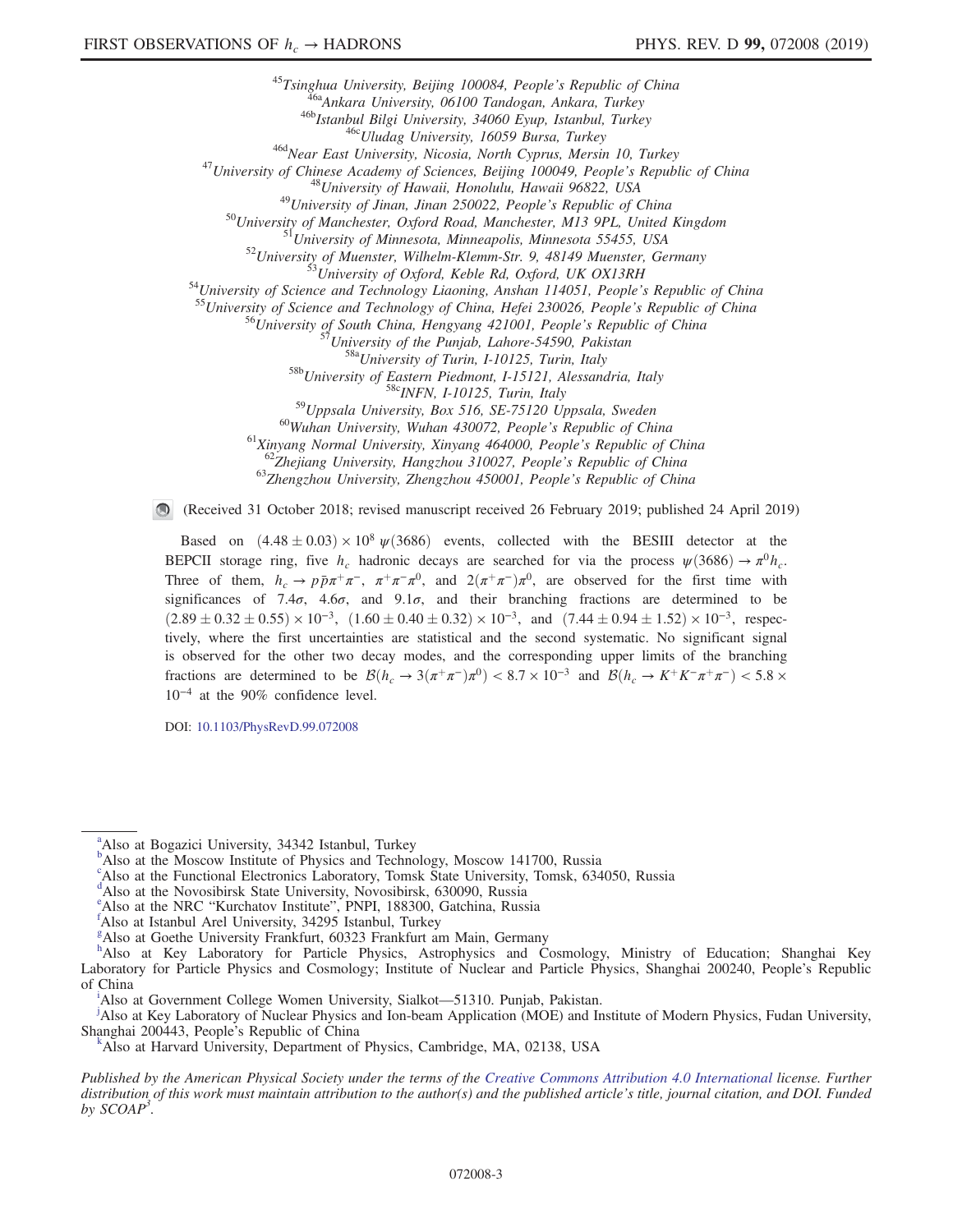The study of charmonium states is crucial for reaching a deeper understanding of the low-energy regime of quantum chromodynamics (QCD), a theory describing the strong interaction, which has been tested successfully at high energy. Since its discovery in 2005 [\[1,2\]](#page-7-0), there have been few measurements of the decays of the spin-singlet charmonium state  $h_c({}^1P_1)$ . Its best-measured decay is the radiative transition  $h_c \rightarrow \gamma \eta_c$  [3–[5\]](#page-7-1), while the sum of the other known  $h_c$  decay branching fractions is less than 3% [\[6\]](#page-7-2). Among these measurements, there is only evidence for one  $h_c$  hadronic decay,  $h_c \to 2(\pi^+\pi^-)\pi^0$ , which was reported by CLEO-c with a statistical significance of 4.4σ [\[7\].](#page-7-3)

Improved measurements and observation of new  $h_c$ hadronic-decay modes will shed light on the  $h_c$  decay mechanism, and be helpful for guiding the development of QCD based models. For example, perturbative QCD (pQCD) [8–[10\]](#page-7-4) and nonrelativistic QCD (NRQCD) [\[11](#page-7-5)–13] are two alternative models for describing features of lowenergy QCD, and their predicted ratios of the hadronic width of the  $h_c$  to that of the  $\eta_c$  ( $\Gamma_{h_c}^{\text{had}}/\Gamma_{\eta_c}^{\text{had}}$ ) are very different [\[14\]](#page-7-6), as is the corresponding ratio involving decays of  $J/\psi$ mesons ( $\Gamma_{h_c}^{\text{had}}/\Gamma_{J/\psi}^{\text{had}}$ ). New studies of  $h_c$  hadronic decays will enable these ratios to be measured, and comparisons to be made with the theoretical predictions.

The discovery of  $h_c$  hadronic decays provides new tag channels that can be used in XYZ (charmonium-like) studies with  $h_c$  as the intermediate state. This would provide a boost in signal yield comparable to that available from the tag channel  $h_c \to \gamma \eta_c$ ,  $\eta_c \to$  hadrons, which is the only mode applied at present.

Improved studies of  $h_c$  decays can be made with the large  $\psi$ (3686) sample of 4.48 × 10<sup>8</sup> events [\[15\],](#page-7-7) produced via  $e^+e^-$  collisions, which has been collected with the BESIII detector. In this paper, we report the first observations of decays  $h_c \to p\bar{p}\pi^+\pi^-$ ,  $\pi^+\pi^-\pi^0$ , and  $2(\pi^+\pi^-)\pi^0$ , and upper limits of the branching ratios for the decays  $h_c \to 3(\pi^+\pi^-)\pi^0$  and  $K^+K^-\pi^+\pi^-$ .

The BESIII detector [\[16\]](#page-7-8) is a general purpose detector with a 93% solid angle coverage. A small-cell heliumbased multilayer drift chamber (MDC) determines the momentum of charged particles in a 1 T magnetic field with a resolution of 0.5% at 1 GeV/c, and measures their ionization energy loss  $\left(\frac{dE}{dx}\right)$  with resolutions better than 6%. A CsI(T1) electromagnetic calorimeter (EMC) measures the photon energies with resolutions 2.5% (5.0%) in the barrel (end caps). A time-of-flight system (TOF), composed of plastic scintillators with resolution of 80 ps (110 ps) in the barrel (end caps), is used for particle identification (PID). A resistive plate chambers based muon counter with 2 cm position resolution is used for muon identification.

To obtain the detection efficiencies, signal Monte Carlo (MC) samples for the processes  $\psi(3686) \rightarrow \pi^0 h_c$ , and  $h_c \to p\bar{p}\pi^+\pi^-$ ,  $\pi^+\pi^-\pi^0$ ,  $2(\pi^+\pi^-)\pi^0$ ,  $3(\pi^+\pi^-)\pi^0$ , or  $K^+K^-\pi^+\pi^-$  are generated based on phase-space distributions. To investigate the background, an inclusive MC sample of  $5.06 \times 10^8 \psi(3686)$  events is generated, in which the  $\psi$ (3686) resonance is produced with KKMC [\[17,18\]](#page-7-9). Decays with known branching fractions obtained from the Particle Data Group (PDG) [\[6\]](#page-7-2) are generated with EVTGEN [\[19\],](#page-7-10) while the other decays are generated with LUNDCHARM [\[20\].](#page-7-11) In all the simulations, the GEANT4 based [\[21,22\]](#page-7-12) package BOOST [\[23\]](#page-7-13) is used to model the detector responses and to incorporate time-dependent beam backgrounds.

In the following, we denote decay modes  $\psi(3686) \rightarrow$  $\pi^{0}h_c$  with  $h_c \to p\bar{p}\pi^{+}\pi^{-}, \pi^{+}\pi^{-}\pi^{0}, 2(\pi^{+}\pi^{-})\pi^{0}, 3(\pi^{+}\pi^{-})\pi^{0}$ , and  $K^+K^-\pi^+\pi^-$  as modes I, II, III, IV, and V, respectively. Events are selected with the expected number of charged particle candidates, and at least two photon candidates for modes I and V, and four for modes II, III, and IV. Each charged track reconstructed in the MDC is required to be within 10 cm of the interaction point along the beam direction and 1 cm in the plane perpendicular to the beam. The polar angle  $\theta$  of the tracks must be within the fiducial volume of the MDC ( $|\cos \theta|$  < 0.93). The TOF and  $dE/dx$ information of each charged track is used to calculate the corresponding probabilities of the hypotheses that a track is a pion, kaon or proton for particle identification. Electromagnetic showers are reconstructed by clustering energies deposited in the EMC, and in the nearby TOF counters. A photon candidate is such a shower with a deposited energy larger than 25 MeV in the barrel region  $(|\cos \theta| < 0.8)$  or 50 MeV in the end cap region  $(0.86 < |\cos \theta| < 0.92)$ . The time t measured in the EMC with respect to the start of the event is required to be  $0 < t < 700$  ns, to suppress electronic noise and beamassociated background. The angle between the photon and the extrapolated impact point in the EMC of the nearest charged track must be larger than 10° for charged pions and 20° for protons, respectively, to ensure that the cluster is not from that track.

Following the application of a vertex fit that constrains all the charged tracks to arise from a common interaction point, a kinematic fit is then performed to further improve resolution and suppress background. The kinematic fit applies constraints on the four-momentum conservation between initial and final states, and imposes the nominal  $\pi^0$  mass [\[6\]](#page-7-2) on  $\gamma\gamma$  pairs within the interval  $107 < M(\gamma\gamma) < 163$  MeV/ $c^2$ ). If there is an excess of photon candidates in the event, then all combinations are considered and the one with the smallest  $\chi^2$  is kept. The  $\chi^2$ is required to be less than a specific value determined by maximizing  $S/\sqrt{S+B}$ , which is considered as a figure of merit (FOM). Here, S is the number of signal events from MC simulation normalized to the preliminary result measured with the unoptimized selection criteria and  $B$  is the number of background events extracted from the inclusive MC sample. The FOM is maximized in the  $h_c$  signal region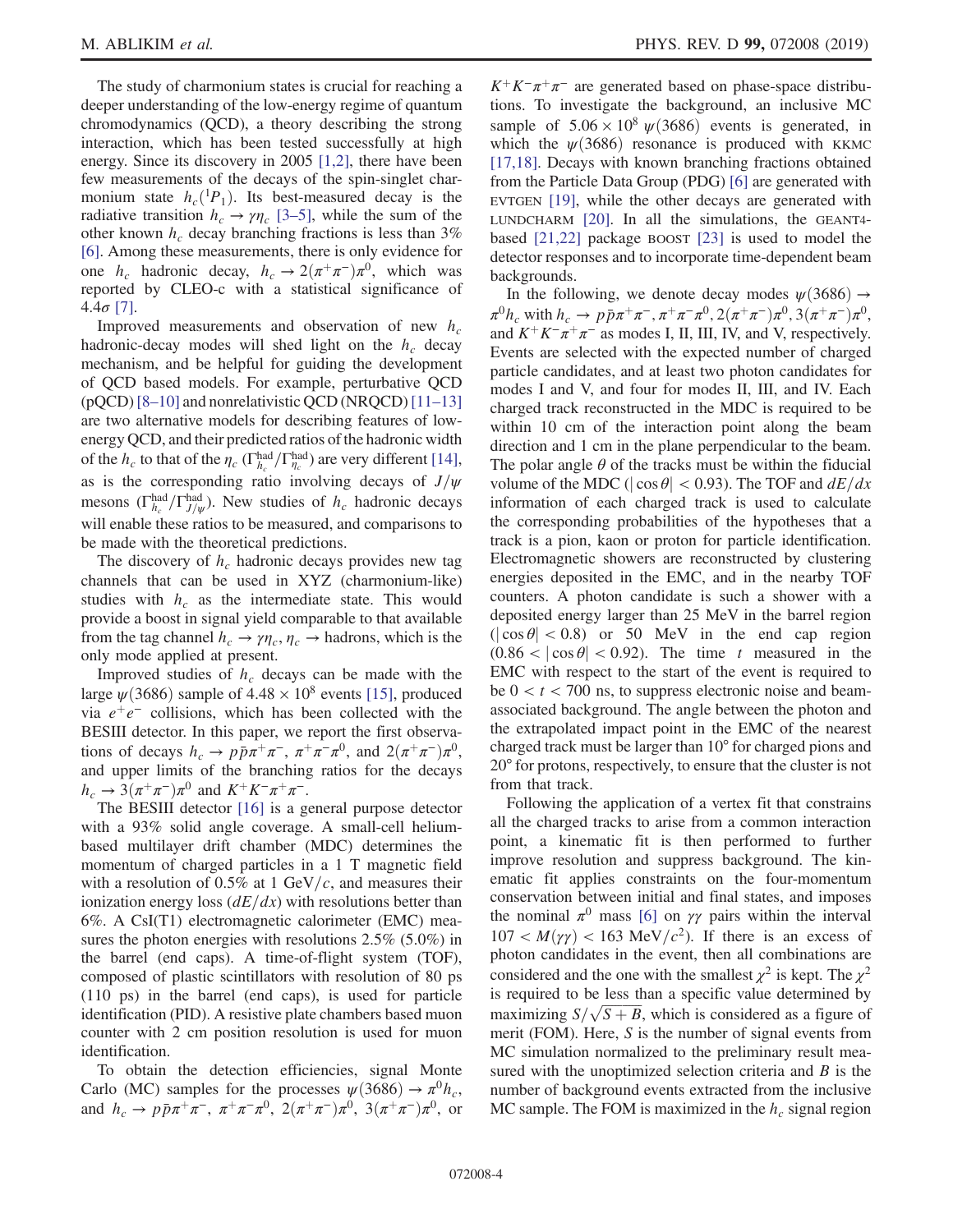$|RM(\pi^{0}) - 3.525| < 8 \text{ MeV}/c^{2}$ , where  $RM(\pi^{0})$  is the recoiling mass of the  $\pi^0$  meson, with the lower energy candidate chosen in the case of multiple  $\pi^0$  s in the event.

To suppress contamination from decays with different numbers of photons to the signal modes, such as the dominant background decay  $\psi(3686) \rightarrow \gamma \chi_{c2}$ , where the  $\chi_{c2}$  decays to the same final states as the  $h_c$ ,  $\chi^2_{4C.\exp}$  <  $\chi^2_{4C,\text{unexp}}$  is required for each decay mode. Here  $\chi^2_{4C,\text{exp}}$  is obtained from the four-momentum kinematic fit that includes the expected number of photons in the signal candidate, i.e., two for modes I and V, and four for modes II, III, and IV, while  $\chi^2_{4C\text{.unexp}}$  is obtained from a fit including an unexpected number of photons, i.e., one for modes I and V, and three for modes II, III, and IV.

Mass windows, optimized simultaneously with the FOM, are applied to suppress the background contributions from  $\psi(3686)$  decays to  $\pi^0 \omega$ ,  $\pi^0 \eta$ ,  $\pi^0 \pi^0 J/\psi$  and  $\pi^+ \pi^- J/\psi$ , and are listed in Table [I](#page-4-0). The residual contamination is estimated with the inclusive MC sample.

Figure [1](#page-4-1) shows the recoiling mass distribution of  $\pi_l^0$ , the lowest energy  $\pi^0$  candidate, obtained by applying the above selection criteria. Clear  $h_c$  signals are observed in the modes  $h_c \to p\bar{p}\pi^+\pi^-$ ,  $\pi^+\pi^-\pi^0$ , and  $2(\pi^+\pi^-)\pi^0$ , while no obvious signal is observed for  $h_c \to 3(\pi^+\pi^-)\pi^0$  and  $K^+K^-\pi^+\pi^-$ . For the decay mode  $h_c \to 2(\pi^+\pi^-)\pi^0$ , there are  $11.0 \pm 3.3 \pm 2.5$  peaking background events from  $\psi(3686) \rightarrow \pi^0 h_c, h_c \rightarrow \gamma \eta_c$ , where the first uncertainty is

<span id="page-4-0"></span>TABLE I. Mass windows imposed in background rejection. M denotes the invariant mass  $\sqrt{p^2}$ , where p is the  $\pi^+\pi^-\pi^0$  four momentum. RM denotes the recoiling mass  $\sqrt{(p_{\psi(3686)} - p)^2}$ , where  $p_{\psi(3686)}$  is the  $\psi(3686)$  four momentum, and p is the  $\pi^+\pi^-$ ,  $\pi^0\pi^0$ , or  $\pi^0$  four momentum. *m* denotes the nominal mass [\[6\]](#page-7-2) of the indicated particle.  $\pi_l^0$  ( $\pi_h^0$ ) denotes the  $\pi^0$  candidate with lower (higher) energy.

| Mode | Mass windows (MeV/ $c2$ )                                                                                                                                           |  |  |
|------|---------------------------------------------------------------------------------------------------------------------------------------------------------------------|--|--|
| T    | $ RM(\pi^+\pi^-) - m(J/\psi)  > 18$<br>$ M(\pi^+\pi^-\pi^0)-m(\eta) >14$<br>$ M(\pi^+\pi^-\pi^0)-m(\omega)  > 6$                                                    |  |  |
| Π    | $ RM(\pi_l^0 \pi_h^0) - m(J/\psi)  > 74$<br>$ RM(\pi_h^0) - m(\omega)  > 32$                                                                                        |  |  |
| Ш    | $ RM(\pi_l^0 \pi_h^0) - m(J/\psi)  > 20$<br>$ RM(\pi^+\pi^-) - m(J/\psi)  > 22$<br>$ M(\pi^+\pi^-\pi^0) - m(\eta)  > 16$<br>$ M(\pi^+\pi^-\pi_1^0)-m(\omega)  > 20$ |  |  |
| IV   | $ RM(\pi_l^0 \pi_h^0) - m(J/\psi)  > 18$<br>$ RM(\pi^+\pi^-) - m(J/\psi)  > 20$<br>$ M(\pi^+\pi^-\pi_1^0)-m(\eta) >16$                                              |  |  |
| V    | $ RM(\pi^+\pi^-) - m(J/\psi)  > 22$<br>$ M(\pi^+\pi^-\pi^0)-m(\eta) >16$<br>$ M(\pi^+\pi^-\pi^0)-m(\omega)  > 20$                                                   |  |  |

<span id="page-4-1"></span>

FIG. 1. Recoiling mass spectra of the lowest energy  $\pi^0$ , in the decay chains  $\psi(3686) \to \pi^0 h_c$  with  $h_c \to p\bar{p}\pi^+\pi^-$  (I),  $\pi^+\pi^-\pi^0$ (II),  $2(\pi^+\pi^-)\pi^0$  (III),  $3(\pi^+\pi^-)\pi^0$  (IV), and  $K^+K^-\pi^+\pi^-$  (V). In each spectrum, the dots with error bars represent data, the pink shaded histogram is the background process  $\psi$ (3686)  $\rightarrow$  $\gamma \chi_{c2}$ , the blue filled histogram is the background process  $\psi$ (3686)  $\rightarrow \pi^0 h_c, h_c \rightarrow \gamma \eta_c$ , the green filled histogram is the background from inclusive MC, the cyan dashed curve is the fitted background, the red dash-dotted curve is the fitted signal, and the blue curve is the fitted result.

statistical and the second systematic, while no peaking background is found for the other decay modes, based on inclusive MC. The remaining background from  $\psi$  (3686)  $\rightarrow$  $\gamma \chi_{c2}$  is negligible for all the decay modes except  $h_c \rightarrow K^+K^-\pi^+\pi^-$ , which will therefore be considered separately in the fit below. The background contributions from the continuum processes are studied with a 44  $pb^{-1}$ data set taken at  $\sqrt{s} = 3650$  MeV, which yields no  $h_c$ candidates in any of the final states analyzed.

To obtain the number of signal events, an unbinned maximum likelihood fit is performed to the corresponding mass spectrum, as shown in Fig. [1.](#page-4-1) In each fit, the signal is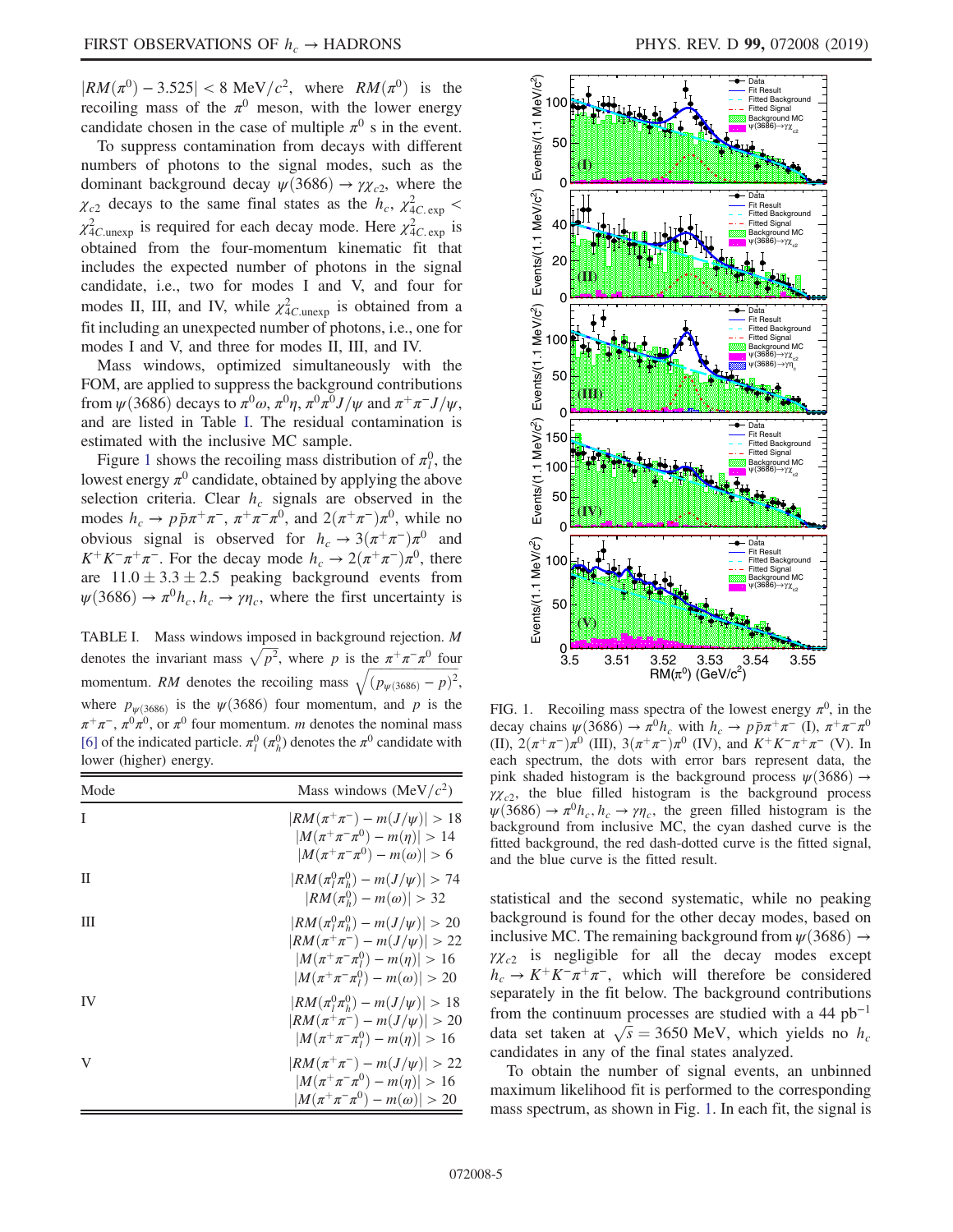<span id="page-5-0"></span>TABLE II. Results of the analysis. Here  $\epsilon$  denotes the selection efficiency,  $N_{h_c}$  denotes the  $h_c$  signal yield,  $\mathcal{B}_{\psi(3686)}$  and  $\mathcal{B}_{h_c}$  denote the branching fraction  $\mathcal{B}(\psi(3686) \to \pi^0 h_c)$  and  $\mathcal{B}(h_c \to \text{hadrons})$ , respectively, S.S. is the significance of the signal peak, including systematic uncertainties, and  $\mathcal{B}_{h_c}^{\text{PDG}}$  denotes the branching fraction of  $h_c \to$  hadrons from the PDG [\[6\]](#page-7-2). Only statistical uncertainties are presented for signal yields, while for the (product) branching fractions, the first uncertainty is statistical and the second systematic. For the decay mode  $h_c \to 3(\pi^+\pi^-)\pi^0$  both the branching fraction and upper limit are listed.

| Mode         |                                         | $\epsilon(\%)$ | $N_{hc}$     | $\mathcal{B}_{\psi(3686)} \times \mathcal{B}_{h_c}(10^{-6})$ | $B_h (10^{-3})$          | S.S.        | $B_h^{\rm PDG}(10^{-3})$ |
|--------------|-----------------------------------------|----------------|--------------|--------------------------------------------------------------|--------------------------|-------------|--------------------------|
| $\bf{I}$     | $h_c \rightarrow p \bar{p} \pi^+ \pi^-$ | 20.9           | $230 \pm 25$ | $2.49 + 0.27 + 0.28$                                         | $2.89 + 0.32 + 0.55$     | $7.4\sigma$ | $\cdots$                 |
| $\mathbf{I}$ | $h_c \rightarrow \pi^+ \pi^- \pi^0$     | 16.8           | $101 \pm 25$ | $1.38 + 0.35 + 0.17$                                         | $1.60 \pm 0.40 \pm 0.32$ | $4.6\sigma$ | < 2.2                    |
| Ш            | $h_c \to 2(\pi^+\pi^-)\pi^0$            | 9.1            | $254 + 32$   | $6.40 \pm 0.81 \pm 0.87$                                     | $7.44 + 0.94 + 1.52$     | $9.1\sigma$ | $22^{+8}_{-7}$           |
| IV           | $h_c \to 3(\pi^+\pi^-)\pi^0$            | 4.2            | $73 + 34$    | $4.00 \pm 1.87 \pm 0.70$                                     | $4.65 \pm 2.17 \pm 1.08$ | $2.1\sigma$ | $<$ 29                   |
|              |                                         |                | < 136        | <7.5                                                         | < 8.7                    | $\cdots$    |                          |
| V            | $h_c \to K^+ K^- \pi^+ \pi^-$           | 18.1           | < 40         | < 0.5                                                        | < 0.6                    | $\cdots$    | $\cdots$                 |

described with the MC simulated shape convoluted with a Gaussian function, and the background is described with an ARGUS function [\[24\],](#page-7-14) except for the mode  $h_c \to K^+K^-\pi^+\pi^-$ , where an additional background component from  $\psi$ (3686) →  $\gamma \chi_{c2}, \chi_{c2} \to K^+ K^- \pi^+ \pi^-$  is included. Here, the MC shape includes the intrinsic  $h_c$ line shape and detection resolution, while the Gaussian function accounts for the discrepancy between data and MC simulation in the mass resolution. All the parameters of the Gaussian and ARGUS functions, except the threshold value of 3551 MeV/ $c^2$ , are floated in the fit.

Branching fractions are calculated based on the formula,

$$
\mathcal{B}_{h_c} = \frac{N_{h_c}}{\mathcal{B}(\psi(3686) \to \pi^0 h_c) \cdot \mathcal{B}(\pi^0 \to \gamma \gamma) \cdot N_{\psi(3686)} \cdot \epsilon},\tag{1}
$$

where  $\mathcal{B}_{h_c}$  represents the branching fraction of the given signal mode, while  $\mathcal{B}(\psi(3686) \to \pi^0 h_c)$  and  $\mathcal{B}(\pi^0 \to \gamma \gamma)$ are the branching fractions of  $\psi(3686) \rightarrow \pi^0 h_c$  and  $\pi^0 \to \gamma \gamma$ , respectively,  $N_{h_c}$  and  $N_{\psi(3686)}$  are the numbers of  $h_c$  signal and  $\psi$ (3686) events, respectively, and  $\epsilon$  is the

<span id="page-5-1"></span>TABLE III. Relative uncertainties (in %) on the branching fractions.

| Source                 | I    | П    | Ш    | IV   | V   |
|------------------------|------|------|------|------|-----|
| Tracking               | 5.0  | 2.0  | 4.0  | 6.0  | 4.0 |
| Photon                 | 2.0  | 4.0  | 4.0  | 4.0  | 2.0 |
| $\pi^0$ reconstruction | 1.0  | 2.0  | 2.0  | 2.0  | 1.0 |
| <b>PID</b>             | 4.9  | 2.0  | 4.0  | 6.0  | 4.0 |
| Kinematic fit.         | 1.8  | 2.2  | 3.7  | 4.2  | 1.5 |
| Number of $\psi(3686)$ | 0.7  | 0.7  | 0.7  | 0.7  | 0.7 |
| Fitting range          | 2.6  | 3.5  | 4.9  |      |     |
| Signal shape           | 1.3  | 8.1  | 2.5  |      |     |
| Background shape       | 2.1  | 3.5  | 2.9  |      |     |
| Resolution             | 4.2  | 5.1  | 3.3  |      |     |
| $\eta_c$               | .    |      | 1.5  |      |     |
| Physics model          | 6.3  | 2.6  | 8.2  | 14.1 | 7.3 |
| Sum                    | 11.3 | 12.5 | 13.6 | 17.6 | 9.6 |

selection efficiency obtained from signal MC simulation. Since no significant signal is observed in the decays  $h_c \rightarrow$  $K^+K^-\pi^+\pi^-$  and  $3(\pi^+\pi^-)\pi^0$ , their upper limits are determined with a Bayesian method [\[25\]](#page-7-15). With the fit function described before, we scan the number of signal yield to obtain the likelihood distribution, and smear it with the systematic uncertainties. The upper limits of the number of signal yield  $N_{h_c}^{\mu p}$  at the 90% confidence level are obtained via  $\int_0^{N_{h_c}^{up}} F(x) dx / \int_0^{\infty} F(x) dx = 0.90$ , where  $F(x)$  is the probability density function of the likelihood distribution. All the numerical results, including selection efficiencies,

signal yields, branching fractions or upper limits and

significances, are listed in Table [II.](#page-5-0) The sources of systematic uncertainties for the product branching fractions include tracking, photon and  $\pi^0$ reconstruction, PID, the kinematic fit, the number of  $\psi(3686)$  events, fitting procedure,  $\eta_c$  peaking background, mass windows and the physics model describing the  $h_c$ production and decay dynamics. All the systematic uncertainties are summarized in Table [III,](#page-5-1) and the overall systematic uncertainties are obtained by summing all individual components in quadrature. In addition, we add a relative systematic uncertainty of 15.2% associated with the branching fraction of  $\psi(3686) \rightarrow \pi^0 h_c$  in calculating the branching fraction of the  $h_c$  hadronic decays.

The uncertainties on the tracking efficiency are estimated with the control samples  $\psi(3686) \to \pi^+\pi^- J/\psi$ ,  $J/\psi \to$  $K_S^0 K^{\pm} \pi^{\mp}$  and  $\psi$ (3686)  $\rightarrow p \bar{p} \pi^+ \pi^-$ , and are determined to be 1.0% [\[26\]](#page-7-16), 1.0% [\[27\]](#page-7-17), 1.3%, and 1.7% for each charged pion, kaon, proton, and antiproton, respectively. The uncertainties on the photon and  $\pi^0$  reconstruction efficiency are studied using the control sample  $J/\psi \rightarrow \pi^+\pi^-\pi^0$ , and are determined to be 1.0% per photon [\[28\]](#page-7-18) and 1% per  $\pi^0$ [\[28\]](#page-7-18). The PID uncertainties are determined to be 1.0% per pion [\[29\]](#page-7-19), 1.0% per kaon [\[27\]](#page-7-17), 1.3% per proton and 1.6% per antiproton, based on the same samples used to estimate tracking uncertainties. The uncertainty associated with the kinematic fit is estimated by comparing the efficiencies with and without the helix parameter correction [\[30\]](#page-7-20).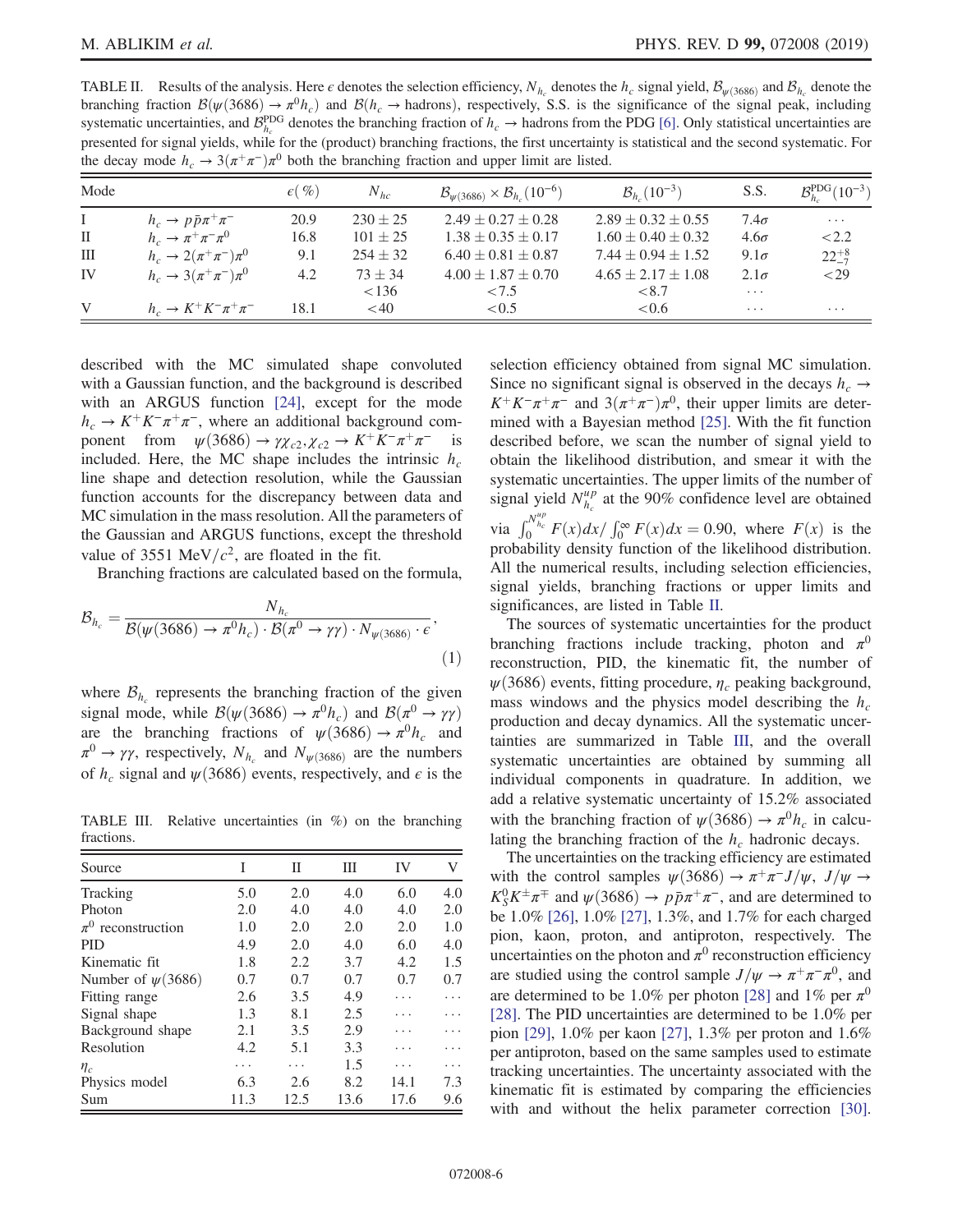<span id="page-6-0"></span>TABLE IV. The ratios of the hadronic decay widths of  $h_c$  to  $\eta_c$  $(\Gamma_{h_c}^{\text{had}}/\Gamma_{\eta_c}^{\text{had}})$  and  $h_c$  to  $J/\psi$  ( $\Gamma_{h_c}^{\text{had}}/\Gamma_{J/\psi}^{\text{had}}$ ). The theoretical predictions of the total hadronic decay ratios are based on pQCD and NRQCD [\[14\]](#page-7-6), which are expected to be correct also for exclusive decay modes. The experimental measurements of the ratios of the partial decay widths for  $p\bar{p}\pi^+\pi^-$ ,  $K^+K^-\pi^+\pi^-$ , and  $n(\pi^+\pi^-)\pi^0$  $(n = 0, 1, 2)$  modes are calculated based on the measured branching fractions in this analysis and the PDG [\[6\].](#page-7-2)

|                                                          | Model/mode                 | Ratio             |
|----------------------------------------------------------|----------------------------|-------------------|
| $\Gamma_{h_c}^{\text{had}}/\Gamma_{\eta_c}^{\text{had}}$ | pQCD                       | $0.010 \pm 0.001$ |
|                                                          | <b>NRQCD</b>               | $0.083 \pm 0.018$ |
|                                                          | $p\bar{p}\pi^{+}\pi^{-}$   | $0.012 \pm 0.008$ |
|                                                          | $K^+K^-\pi^+\pi^-$         | < 0.083           |
| $\Gamma_{h_c}^{\text{had}}/\Gamma_{J/\psi}^{\text{had}}$ | pQCD                       | $0.68 \pm 0.07$   |
|                                                          | <b>NRQCD</b>               | $8.03 \pm 1.31$   |
|                                                          | $p\bar{p}\pi^{+}\pi^{-}$   | $3.63 \pm 2.25$   |
|                                                          | $\pi^+\pi^-\pi^0$          | $0.57 \pm 0.38$   |
|                                                          | $2(\pi^{+}\pi^{-})\pi^{0}$ | $1.43 \pm 0.90$   |
|                                                          | $3(\pi^{+}\pi^{-})\pi^{0}$ | < 2.26            |
|                                                          | $K^+K^-\pi^+\pi^-$         | < 0.68            |

The uncertainty on the number of  $\psi$  (3686) events is 0.7%, according to the study in Ref. [\[15\]](#page-7-7).

The fitting range, signal and background descriptions, and the difference in resolution between data and simulation are considered as sources of systematic uncertainty related to the fitting procedure. These uncertainties are assigned by varying the boundaries of the fitting ranges by  $\pm 10$  MeV/ $c^2$ , changing the signal description from the shape determined from the simulation to a Breit-Wigner function, and replacing the ARGUS function describing the background with a second-order Chebychev polynomial. The difference between the results obtained by fixing and releasing the resolution in the fit is taken as the uncertainty on the knowledge of this quantity, where in the former case a correction of 1 MeV/ $c^2$  is first applied to the value from the simulation, as determined from a control sample  $\psi$ (3686) →  $\gamma \chi_{c1} \to \gamma p \bar{p} \pi^+ \pi^-$ . For  $h_c \to 3(\pi^+ \pi^-) \pi^0$  and  $K^+K^-\pi^+\pi^-$ , the largest upper limits are taken with different combinations of fitting models and ranges. The uncertainty due to  $\eta_c$  peaking background is assigned from the statistical uncertainty on the fit result for this component, and the corresponding uncertainty on the branching fractions.

A systematic uncertainty due to the physics model arises from the limited knowledge of the intermediate states in  $h_c$ decays. Searches have been performed for intermediate states contributing to modes I to III, which are detailed in the Supplemental Material [\[31\]](#page-7-21). Possible contributions are found for several such states, which include a  $\rho^0$  peak in each projection of the  $\pi^+\pi^-$  invariant mass. The effect of these states on the selection efficiency is evaluated by generating alternative simulation samples with different properties and comparing with the default production.

In summary, three  $h_c$  hadronic decays,  $h_c \rightarrow p\bar{p}\pi^+\pi^-$ ,  $h_c \to \pi^+\pi^-\pi^0$ , and  $h_c \to 2(\pi^+\pi^-)\pi^0$ , are observed for the first time, and two channels,  $h_c \rightarrow K^+K^-\pi^+\pi^-$  and  $h_c \to 3(\pi^+\pi^-)\pi^0$ , are searched for. The measured branching fractions or upper limits, as well as the significance of the signal peaks, are listed in Table [II](#page-5-0). The measured branching fraction of  $h_c \to 2(\pi^+\pi^-)\pi^0$  is more precise than the CLEO-c result [\[7\]](#page-7-3) and lower in value, although consistent within uncertainties. The sum of the branching fractions of the three observed channels is approximately 1.2%, which is still smaller than the  $h_c$  radiative transition to the  $\eta_c$ , and does not yet allow a conclusion on whether the total hadronic decay width of the  $h_c$  is of the same order as its radiative transition. Table [IV](#page-6-0) shows the comparisons of the measured ratios of the hadronic decay widths  $\Gamma_{h_c}^{\text{had}}/\Gamma_{h_c}^{\text{had}}/\Gamma_{h_c}^{\text{had}}/\Gamma_{J/\psi}^{\text{had}}$  and the theoretical predictions. The experimental results tend to favor the lower predictions, which come from pQCD. However, in Ref. [\[14\],](#page-7-6) the theoretical prediction of  $\mathcal{B}(h_c \to \gamma \eta_c) = (41 \pm 3)\%$  based on NRQCD is favored by the experimental measurement  $(51 \pm 6)\%$  [\[6\],](#page-7-2) compared with the prediction of  $(88 \pm 2)\%$ from pQCD. We note that the experimental measurements are still limited by low statistics and the predictions of the theoretical models can be modified through considerations such as normalization scale or relativistic corrections [\[32,33\]](#page-7-22). Future experimental measurements of higher precision, and improved theoretical calculations will help to resolve this inconsistency.

## ACKNOWLEDGMENTS

The BESIII collaboration thanks the staff of BEPCII and the IHEP computing center for their strong support. This work is supported in part by National Key Basic Research Program of China under Contract No. 2015CB856700; National Natural Science Foundation of China (NSFC) under Contract No. 11835012; National Natural Science Foundation of China (NSFC) under Contracts Nos. 11625523, 11635010, 11735014, 11565006; the Chinese Academy of Sciences (CAS) Large-Scale Scientific Facility Program; Joint Large-Scale Scientific Facility Funds of the NSFC and CAS under Contracts Nos. U1532257, U1532258, U1732263, U1832207; CAS Key Research Program of Frontier Sciences under Contracts Nos. QYZDJ-SSW-SLH003, QYZDJ-SSW-SLH040; 100 Talents Program of CAS; INPAC and Shanghai Key Laboratory for Particle Physics and Cosmology; German Research Foundation DFG under Contract No. Collaborative Research Center CRC 1044; Istituto Nazionale di Fisica Nucleare, Italy; Koninklijke Nederlandse Akademie van Wetenschappen (KNAW) under Contract No. 530-4CDP03; Ministry of Development of Turkey under Contract No. DPT2006K-120470; National Science and Technology fund; The Knut and Alice Wallenberg Foundation (Sweden) under Contract